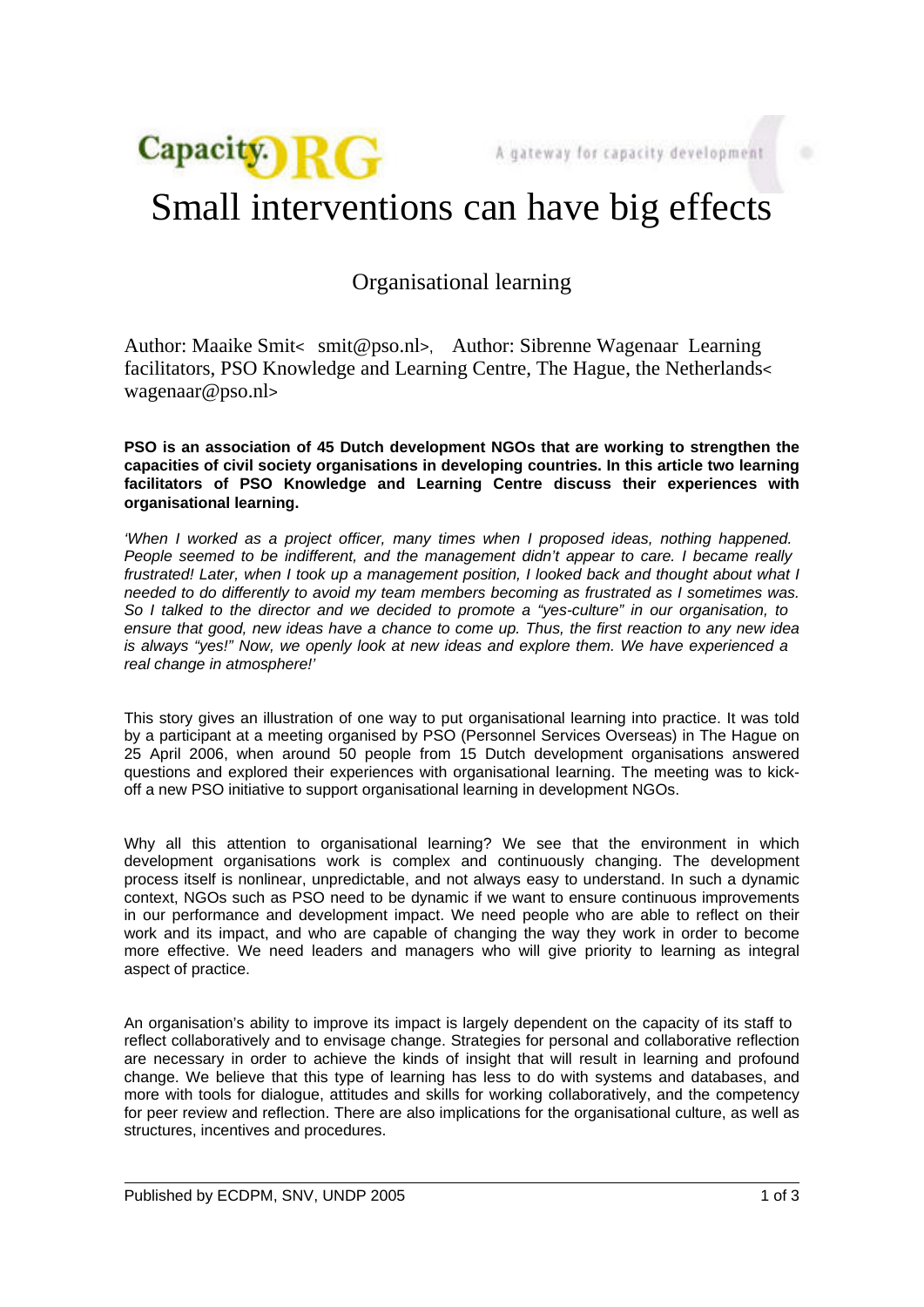From this it might sound like organisational learning is something 'big', 'abstract' or 'difficult'. But we believe that all organisations are already learning. It is impossible not to learn. Learning starts by making existing learning situations more explicit, and being more aware of them. Being aware of where you already learn helps to see where there are opportunities for learning, what conditions enable learning and how you can build on them.

Storytelling can be a very helpful method of identifying examples of learning in your organisation. As an example, one participant at the kick-off meeting told the following story:

'As a manager, I was not happy with the way team meetings were going. I felt I wasn't hearing enough about what was on people's minds. Therefore, I decided to ask two questions at the end of each team meeting: "What worked well this week?" and "What didn't work well this week?" I got all kinds of reactions to my proposal. One person said: "I'm not interested in doing this". Another was very enthusiastic. Two people were a little fearful, saying that they had not prepared these questions, that they did not know the answer… But then, people slowly decided to try it out. Now I get so much more insight into what occupies the minds of my team members, things I otherwise would never have known about! These included small things, such as "our computers don't work", but also bigger issues. It works!'

This story shows how small interventions can have big effects. This is a very powerful principle if we strive to learn more from our own practice!

## Learning starts with asking questions

Another powerful principle is the idea of 'learning starts with asking questions'. Nancy Dixon, a leading expert on organisational learning in the United States, is a strong advocate of this principle. Understanding what you want to learn helps you to shape your own and your organisation's learning processes. Nancy Dixon joined us in the kick-off meeting, and challenged us to explore our own questions around organisational learning. Due to this explo[ration, there a]("http://www.commonknowledge.org/page.asp?id=29")re six central questions to explore further in the future:

• How do we create a space and culture where we can learn with each other? How do we organise reflection within our organisation? How can managers support learning for themselves and for their teams? How do we create space for feedback? How do we bring our learning into practice? How do we get from individual learning to organisational learning?

These are some of the important challenges faced by development organisations that which to improve their organisational learning capacity.

This exploration of questions about organisational learning, and the stories collected from practice, is already one of the main principles of this learning trajectory. We will support learning from our own practice. The learning trajectory is based on a very exciting and challenging design, with learning cycles taking place in the work situation of participating organisations, collective reflection together with 'critical friends', and concrete outputs at the end of each cycle. The design is based on principles like 'the workplace is a powerful place for learning', 'learning from successes and strengths', and 'learning is about experimenting and trying out new ideas'.